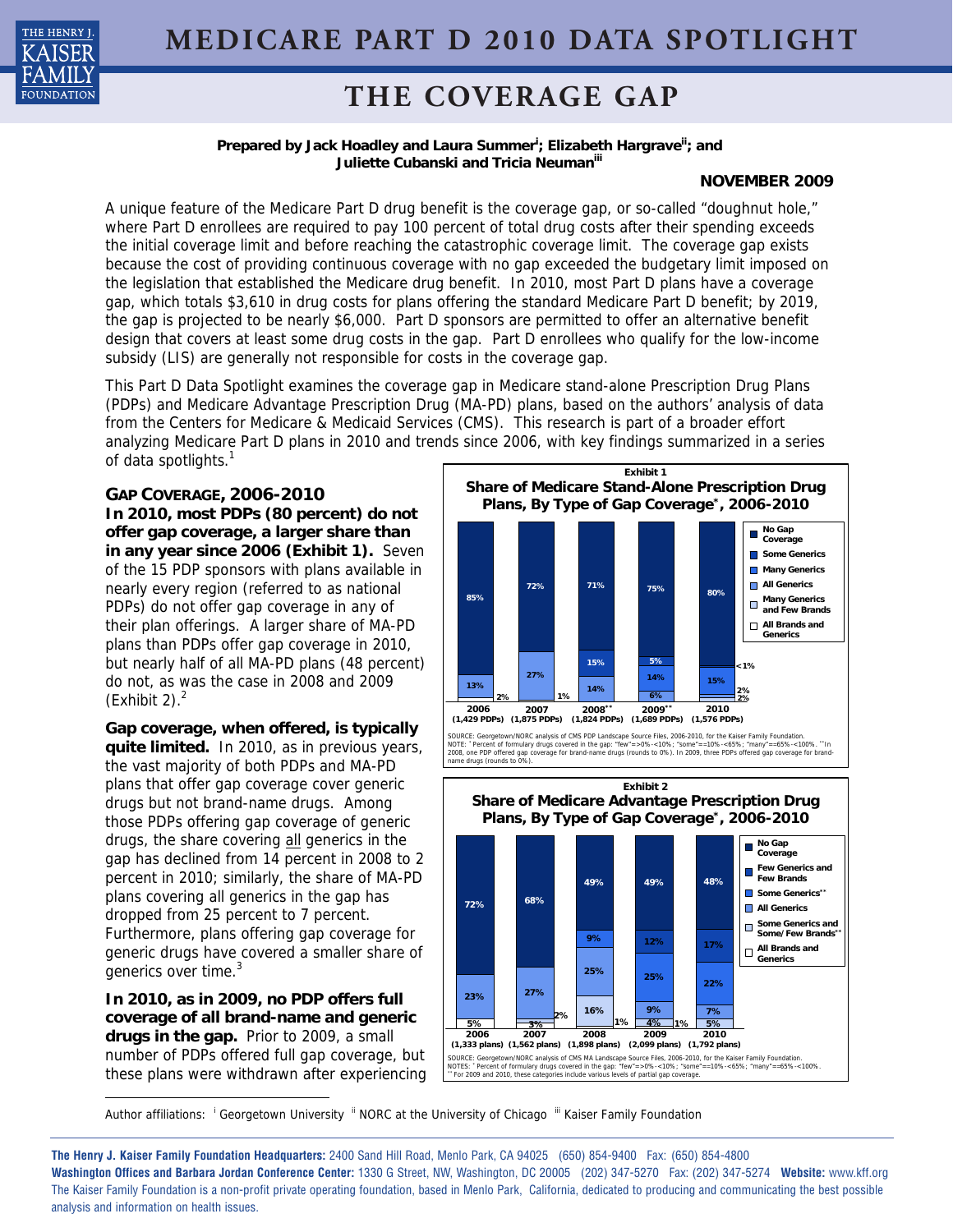significant adverse selection by high-cost enrollees. In 2010, 35 PDPs (a CIGNA plan offered in all 34 regions and one local plan in Wisconsin) cover a "few" brand-name drugs in the gap (less than 10 percent of all brands on formulary), up from three PDPs with such coverage in 2009 (with 12,000 enrollees in total). But in fact, the "few" brands covered by CIGNA are limited to 9 branded generic drugs only, according to the plan's formulary.

**Among MA-PD plans, 23 percent cover at least a few brand-name drugs in the gap in 2010, up from 18 percent in 2009.** Only 1 percent of all MA-PD plans (24 plans nationwide) cover more than 10 percent of brand-name drugs on formulary and just 4 of these plans cover all brand-name and generic drugs on their formulary in the gap – a decline since 2009. Most of the MA-PD plans covering more than 10 percent of formulary brand-name drugs in the gap in 2010 are local HMOs serving portions of California, Florida, Louisiana, Nevada, New York, and Texas.

**HIGHER PREMIUMS AND COST SHARING FOR PDPS WITH GAP COVERAGE FOR GENERIC DRUGS** Beneficiaries face substantially higher premiums for PDPs that offer gap coverage than for plans without it. The average monthly premium for PDPs with gap coverage in 2010 (\$78.71) is nearly double that for PDPs with no gap coverage (Exhibit 3).

Eight of the 15 national PDP sponsors offer gap coverage in 2010, and all but one (CIGNA Plan Three) restrict that coverage to generic drugs (Exhibit 4). Only one of the eight national PDPs (CCRx Gold) covers all generics on its formulary in the gap, while the others cover "many" generics (between 65 percent and 100 percent of generics on the formulary). Weighted average monthly premiums for these PDPs range from \$63.58 to \$101.34 – amounts that are \$17 to \$60 higher than the average monthly premiums for the most comparable PDPs without gap coverage offered by the same sponsors.

**One-third of all PDPs with gap coverage, including several of the national PDPs, charge higher cost sharing for generic drugs during the gap than in the initial coverage period.** For example, enrollees in AARP MedicareRx Enhanced pay twice as much for generic drugs when they reach the gap (\$14) than prior to reaching the gap (\$7). For enrollees in another 11 percent of PDPs that offer gap coverage (corresponding to CIGNA's national PDP), the generic drug copayment switches from a flat \$6 amount during the initial coverage period to 25 percent coinsurance in the gap.<sup>4</sup>

## **The share of total drug costs paid by beneficiaries in the coverage gap varies substantially across the eight national plans that offer gap coverage in 2010.**



#### **Level of Gap Coverage, Cost Sharing, and Average Monthly Premium for National PDPs Offering Gap Coverage, 2010 Exhibit 4**

| Name of PDP                               | Level of<br>qeneric<br>gap<br>coverage | Generic cost-sharing amount              |                            | Weighted<br>average |
|-------------------------------------------|----------------------------------------|------------------------------------------|----------------------------|---------------------|
|                                           |                                        | <b>During initial</b><br>coverage period | During the<br>coverage gap | monthly<br>premium  |
| <b>AARP MedicareRx</b><br><b>Enhanced</b> | Many                                   | \$7                                      | \$14                       | \$79.29             |
| Aetna Premier                             | Many                                   | \$6"                                     | \$16                       | \$86.38             |
| <b>Advantra Premier Plus</b>              | Many                                   | \$5"                                     | \$15                       | \$63.58             |
| <b>Caremark Complete</b>                  | Many                                   | \$7.50**                                 | \$7.50                     | \$74.45             |
| <b>CCRx Gold</b>                          | All                                    | \$6                                      | \$6                        | \$73.22             |
| <b>CIGNA Plan Three</b>                   | Many***                                | \$6                                      | 25%                        | \$63.89             |
| Humana PDP Complete                       | Many                                   | \$7                                      | \$7                        | \$101.34            |
| <b>Medco Access</b>                       | Many                                   | \$6                                      | \$6                        | \$77.64             |

NOTES: \* Aetna and Advantra have non-preferred generic drug tiers with \$37 and \$25 copayments, respectively (no coverage in the heric tier with a \$2.50 copayment. \*\*\* CIGNA also covers "few" brand-name drugs in the gap.

Based on analysis of 12 generic drugs commonly prescribed to treat a range of medical conditions (not likely to be taken at the same time by the same individual), Part D enrollees in PDPs that offer generic gap coverage would pay between 16 percent and 96 percent of total costs for these drugs during the coverage gap (Exhibit 5).<sup>5</sup> For four of the national PDPs offering gap coverage of generics, cost sharing